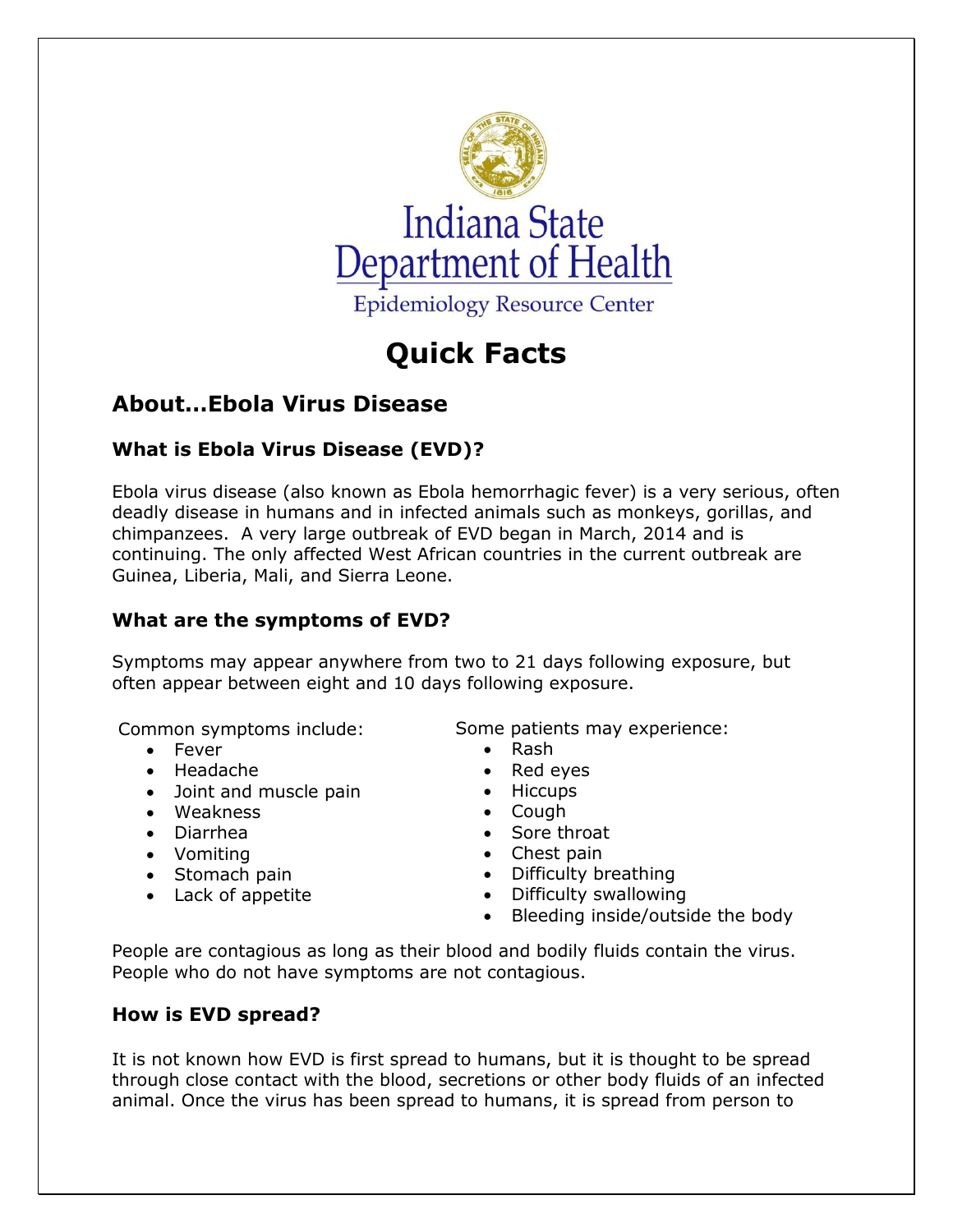person by contact with the blood or body fluids (e.g. saliva, vomit, stool, urine, sweat, semen, and breast milk) of an infected person; by contact with an object that is contaminated with the infected body fluids (e.g., used needles); or by contact with a deceased EVD patient.

### **Who is at risk for EVD?**

During Ebola outbreaks, people at the highest risk of getting the disease are healthcare workers (especially those caring for EVD patients or handling remains of a deceased EVD patient), and family and friends who are in close contact with and/or caring for an infected person. Healthcare workers and friends and family members of EVD patients should wear protective equipment (e.g., masks, gowns, and gloves) when caring for infected patients. Confirmed cases of EVD in the 2014 outbreak have been reported in Guinea, Liberia, Mali, and Sierra Leone. The outbreaks in Senegal and Nigeria were declared over on October 17 and October 19, respectively. Four confirmed cases of EVD (including one case death) have been reported in the United States. In general, the risk of getting EVD is very low. People participating in animal research, travelers to areas where EVD outbreaks are occurring, healthcare workers in affected areas, and people who have contact with deceased EVD patients have a higher high risk getting the disease.

#### **How do I know if I have EVD?**

If you notice any signs or symptoms of EVD following travel to an affected area, STAY HOME from work, school, and public gatherings and immediately CALL your healthcare provider. Do NOT visit the provider's office or hospital before calling. Be prepared to describe when your symptoms started, the dates you traveled, and activities while you were traveling. When travelling to a healthcare provider, limit your contact with others. Any other travel should be avoided.

Diagnosis of the disease is made through laboratory testing. Your healthcare provider can arrange for testing.

### **How is EVD treated?**

No antiviral medication is available to treat EVD. Treatment is limited to relieving symptoms. This may include:

- replacing fluids and electrolytes
- maintaining oxygen and blood pressure levels
- treating for other infections that may also be present

#### **How is EVD prevented?**

At this time there is no vaccine to prevent EVD. Understanding the nature of the disease and how it is spread are important ways to prevent it from spreading further.